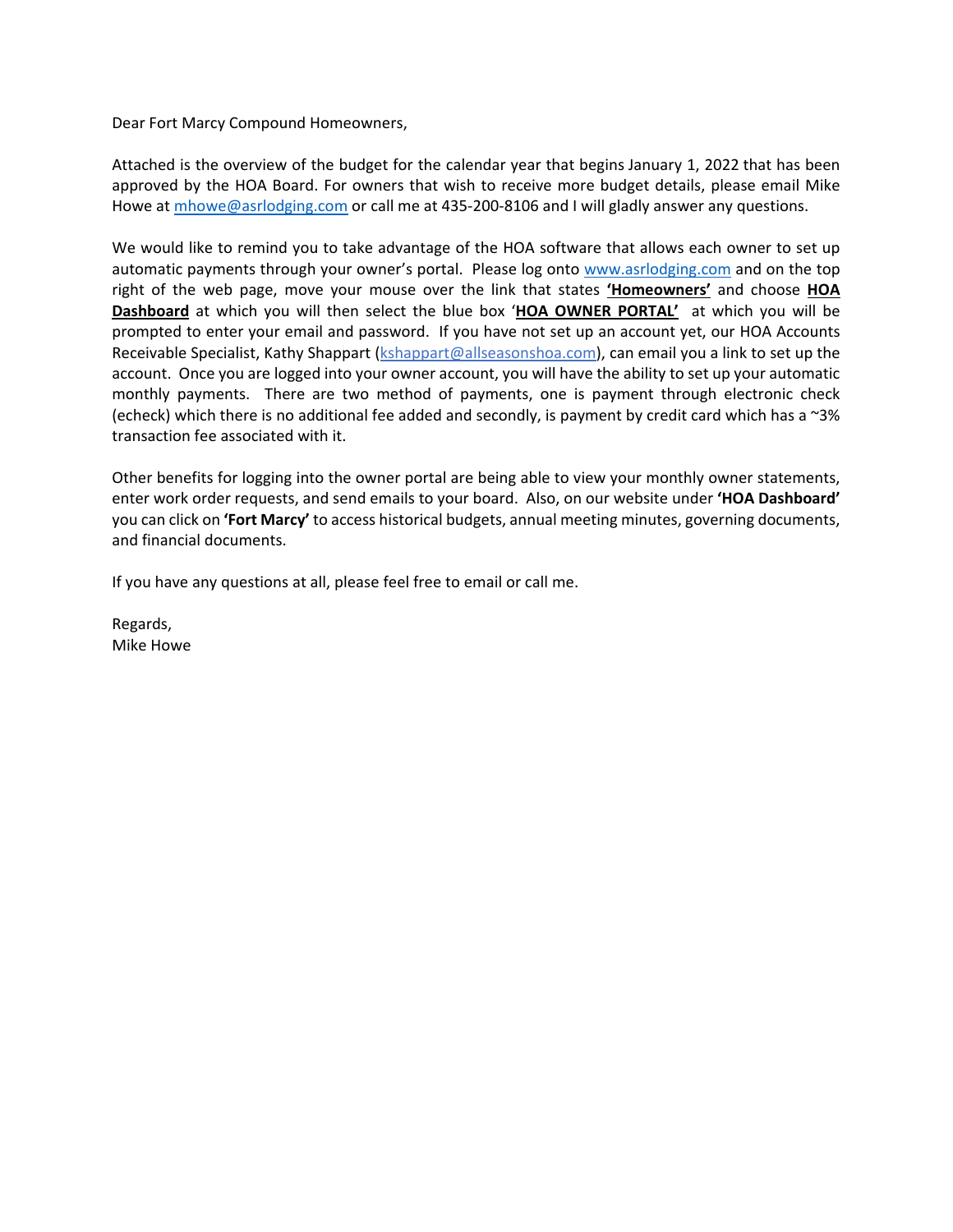## **Fort Marcy Compound Condominium Association 2022 Budget**

| ALL SEASONS                                   |               |
|-----------------------------------------------|---------------|
| HOA MANAGEMENT                                | 2022          |
|                                               | <b>Budget</b> |
| Revenue                                       |               |
| 40100-Member Dues                             | 420,000.00    |
| 40200-Owner Reserve                           | 222,000.00    |
| 40350-ASRL Contribution                       | 26,128.00     |
| 40400-Unit 99/100                             | 25,086.00     |
| <b>Total for Revenue</b>                      | 693,214.00    |
|                                               |               |
| <b>Other Income</b>                           |               |
| 45100-Interest Income Operating               | 18.00         |
| 45150-Interest Income Reserve                 | 180.00        |
| 45200-Finance Charges / Late Fees             | 6,000.00      |
| 45250-Storage Income                          | 52,855.00     |
| 45260-Mail Box Rental                         | 2,100.00      |
| 45160-Unrealized Gain/Loss on Investment      |               |
| <b>Total for Other Income</b>                 | 61,153.00     |
| <b>Total Income</b>                           | 754,367.00    |
|                                               |               |
| <b>General &amp; Administration</b>           |               |
| 50200-Bank Fees                               | 1,200.00      |
| 50300-Legal and Professional Fees             | 3,000.00      |
| 50350-Donations                               | 500.00        |
| 50400-Audit                                   | 7,000.00      |
| 50450-Accounting                              | 75.00         |
| 50480-Board of Director Expense               | 16,500.00     |
| 50495-Miscellaneous                           | 600.00        |
| 50500-Office Supplies                         | 56.00         |
| 50520-Licenses/Fees/Dues                      | 175.00        |
| 50525-Management Fees                         | 34,499.52     |
| 50540-Postage                                 | 180.00        |
| 50550-Insurance                               | 29,316.00     |
| <b>Total for General &amp; Administration</b> | 93,101.52     |
| <b>Security</b>                               |               |
| 60600-Security Labor                          | 1,600.00      |
| <b>Total for Security</b>                     | 1,600.00      |
|                                               |               |
| <b>Repairs &amp; Maintenance</b>              |               |
| 60030-Contract Services                       | 9,000.00      |
| 60075-Alarm Monitoring                        | 8,033.23      |
| 60100-Landscape Labor                         | 22,950.00     |
| 60105-Landscape Contract                      | 48,750.00     |
| 60120-Compound Maintenance                    | 91,000.00     |
| 60180-Clubhouse Repairs                       | 24,862.50     |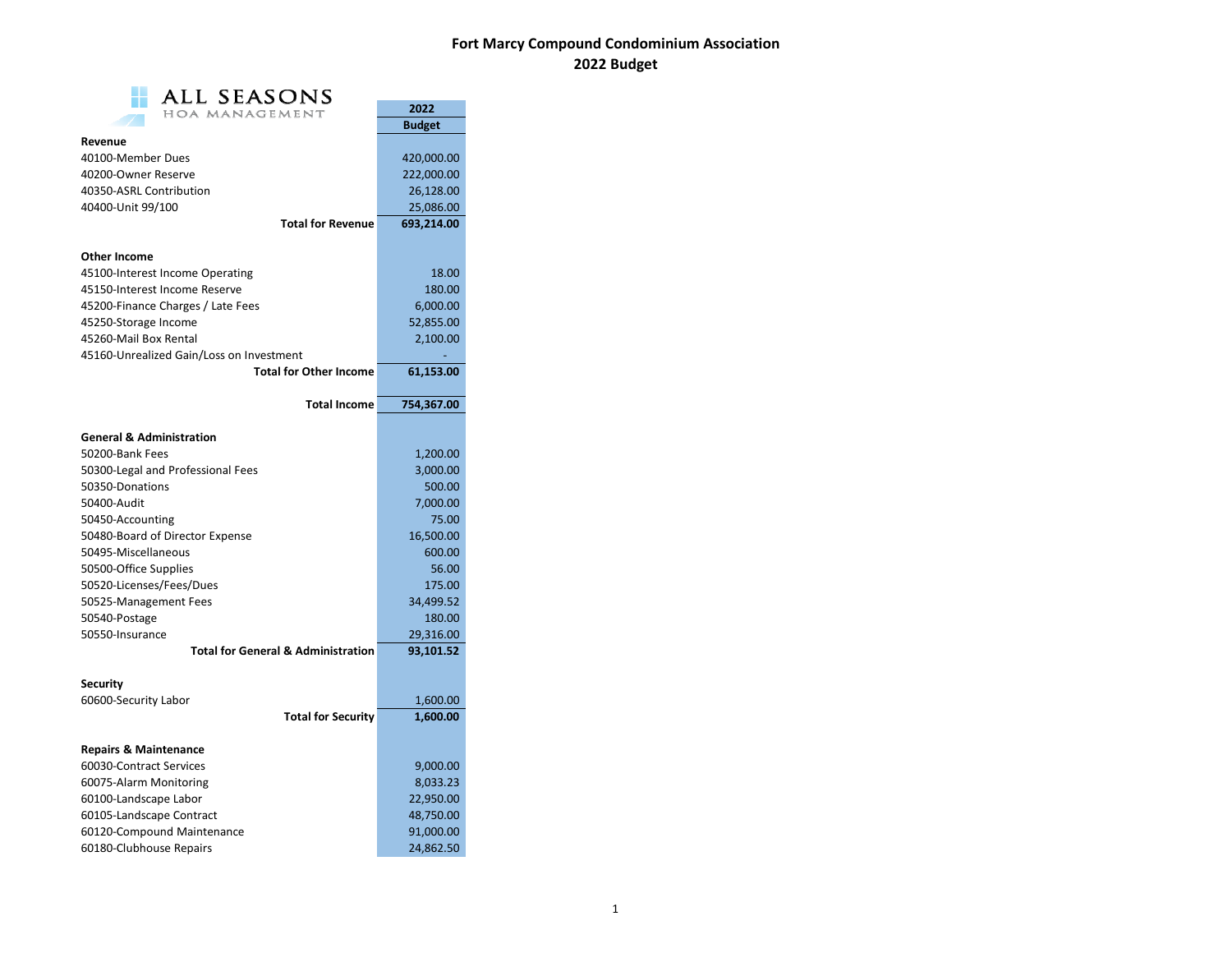## **Fort Marcy Compound Condominium Association 2022 Budget**

| <b>ALL SEASONS</b>                         |               |  |  |  |
|--------------------------------------------|---------------|--|--|--|
| HOA MANAGEMENT                             | 2022          |  |  |  |
|                                            | <b>Budget</b> |  |  |  |
| 60200-Roof Repair Labor                    | 9,112.50      |  |  |  |
| 60205-Roof Repair Contractor               | 6,000.00      |  |  |  |
| 60210-Pool & Spa Maintenance Labor         | 15,000.00     |  |  |  |
| 60260-Snow Removal Labor                   | 3,375.00      |  |  |  |
| 60265-Snow Removal Contractor              | 1,135.00      |  |  |  |
| 60350-Common Areas                         | 19,726.76     |  |  |  |
| 60450-Pest Control                         | 4,200.00      |  |  |  |
| <b>Total for Repairs &amp; Maintenance</b> | 263,144.99    |  |  |  |
| Supplies                                   |               |  |  |  |
| 61100-Supplies-Building                    | 2,000.00      |  |  |  |
| 61120-Supplies-Grounds/Parking             | 1,800.00      |  |  |  |
| <b>Total for Supplies</b>                  | 3,800.00      |  |  |  |
| <b>Utilities</b>                           |               |  |  |  |
| 66100-Cable TV                             | 12,503.99     |  |  |  |
| 66200-Electric                             | 26,265.04     |  |  |  |
| 66300-Gas                                  | 7,698.45      |  |  |  |
| 66400-Internet                             | 21,600.00     |  |  |  |
| 66500-Sewer                                | 17,331.94     |  |  |  |
| 66600-Telephone                            | 2,450.00      |  |  |  |
| 66700-Trash Removal                        | 18,540.00     |  |  |  |
| 66800-Water                                | 44,002.07     |  |  |  |
| <b>Total for Utilities</b>                 | 150,391.49    |  |  |  |
| <b>Other Operating Expenses</b>            |               |  |  |  |
| 70100-Unit Expenses                        | 8,000.00      |  |  |  |
| 70400-Mortgage Interest                    | 9,829.00      |  |  |  |
| 70600-Property Taxes                       | 2,500.00      |  |  |  |
| <b>Total for Other Operating Expenses</b>  | 20,329.00     |  |  |  |
| <b>Reserve Fund</b>                        |               |  |  |  |
| 90005-Reserve Fund Contribution            | 222,000.00    |  |  |  |
| <b>Total for Reserve Fund</b>              | 222,000.00    |  |  |  |
| <b>Total Expenses</b>                      | 754,367.00    |  |  |  |
| <b>Net Income</b>                          | (0.00)        |  |  |  |
|                                            |               |  |  |  |